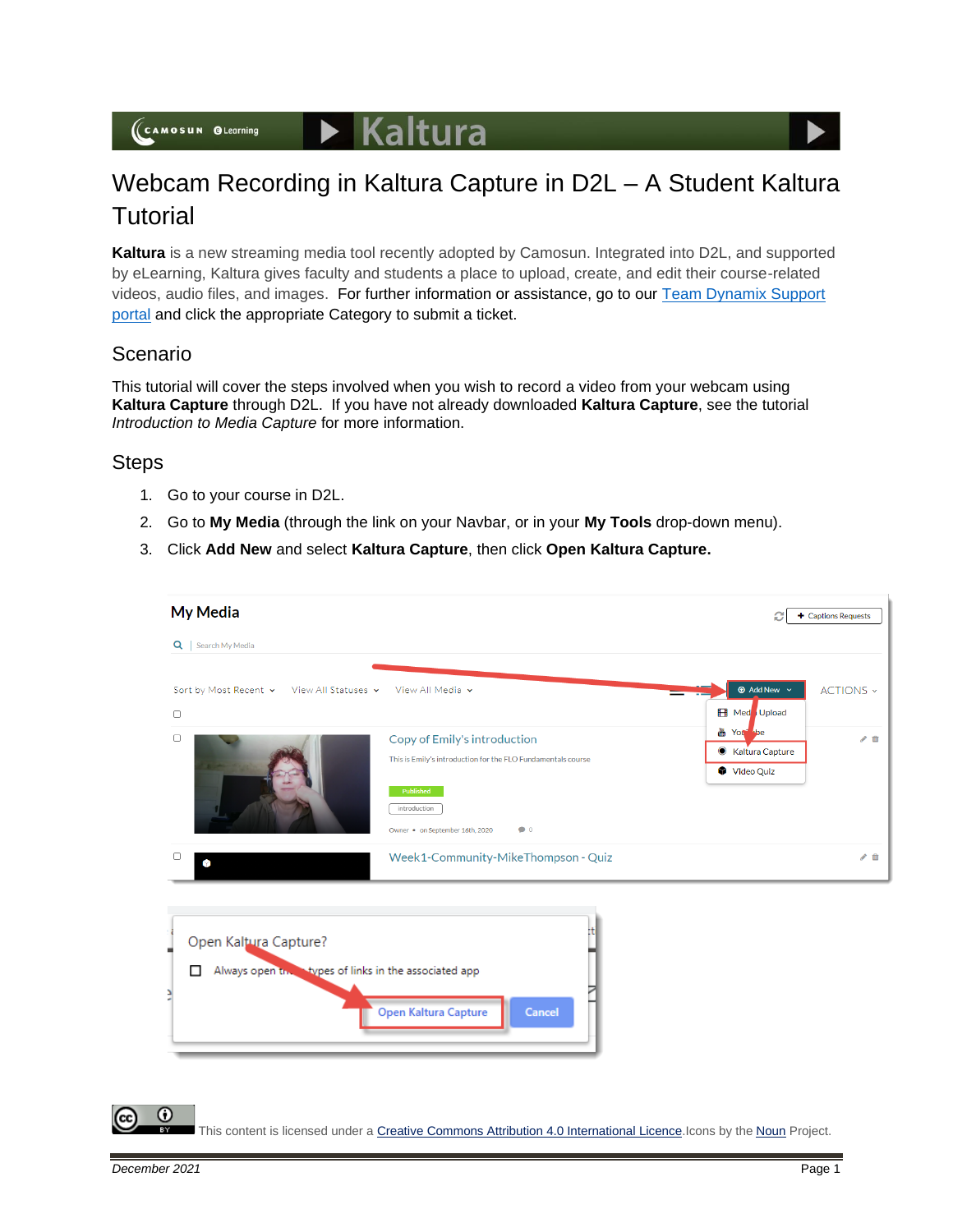4. We will be recording **Camera** and **Audio**, so in the recorder, click on **Screen** to turn that feature off (the icon will appear with a line through it).



5. In the recorder, click **Camera** and select the camera you wish use (if you have more than one camera source option on your device), click **Audio** and select the audio source/microphone you wish use (if you have more than one microphone option on your device), then click the record button (the big red button on the left side of the recorder).



 $\odot$ This content is licensed under [a Creative Commons Attribution 4.0 International Licence.I](https://creativecommons.org/licenses/by/4.0/)cons by the [Noun](https://creativecommons.org/website-icons/) Project.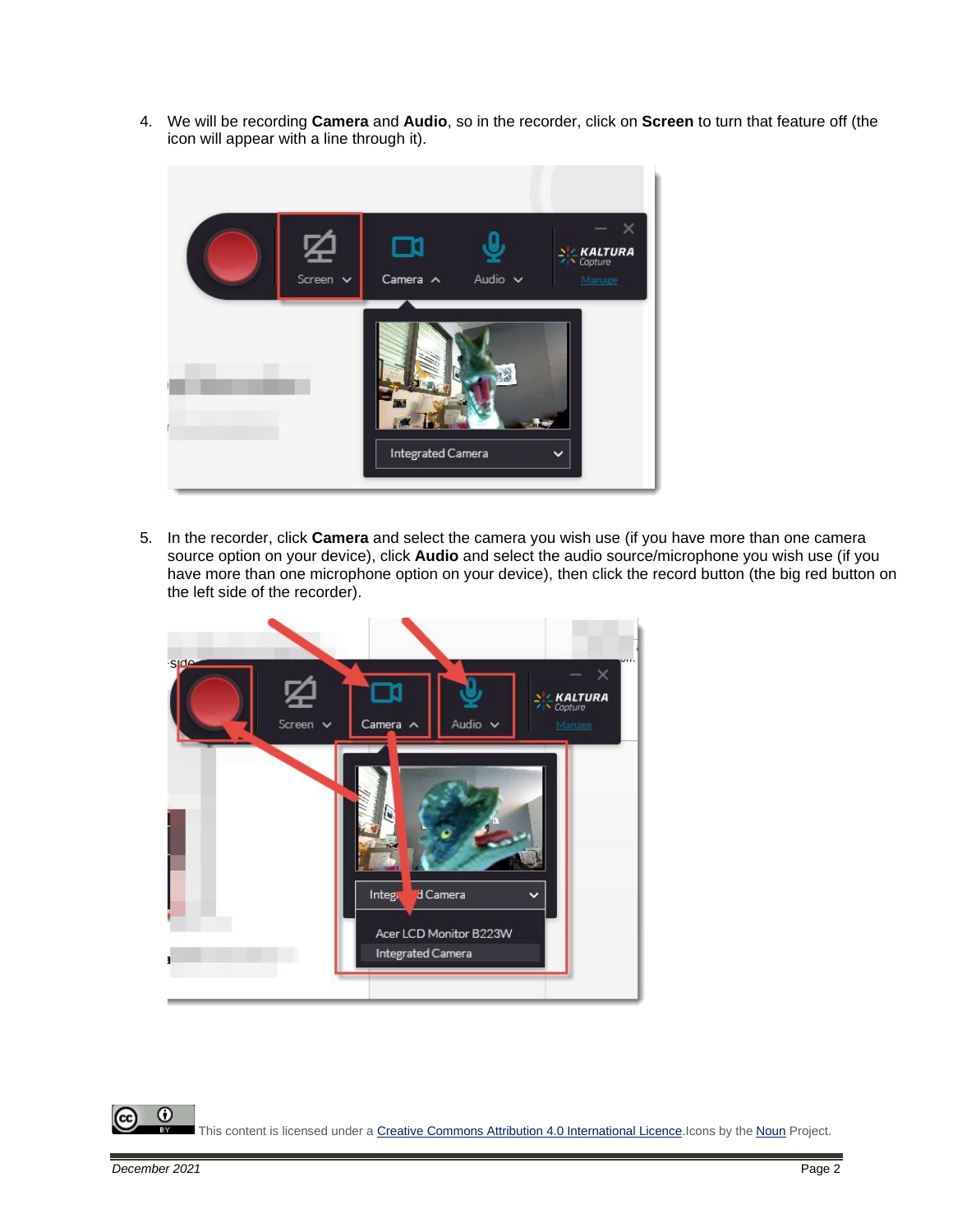6. There will be a 3-second countdown before the recording started (you can click **Cancel** at any time).



7. When the recording begins, look into the camera and talk. Click the **Stop** button when you are finished and want to save your recording, the **Pause** button to pause the recording, and the **X** to cancel the recording (this will NOT save it). You will be able to see your video below the recorder.



8. When you click the **Stop** button, click **Yes, Stop it** to stop and save the recording.



0 This content is licensed under [a Creative Commons Attribution 4.0 International Licence.I](https://creativecommons.org/licenses/by/4.0/)cons by the [Noun](https://creativecommons.org/website-icons/) Project.